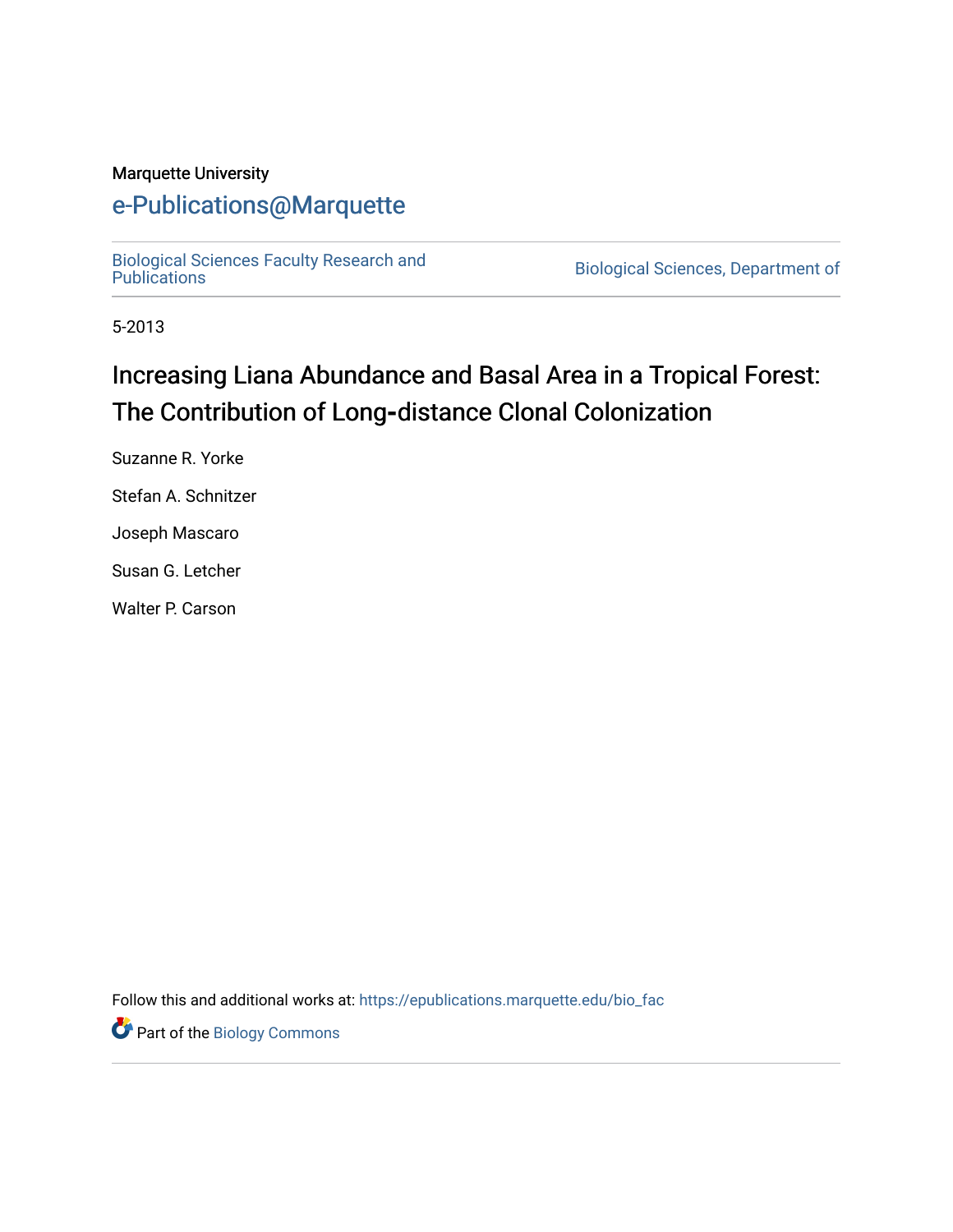**Marquette University**

# **e-Publications@Marquette**

# *Biology Faculty Research and Publications/College of Arts and Sciences*

*This paper is NOT THE PUBLISHED VERSION;* **but the author's final, peer-reviewed manuscript.** The published version may be accessed by following the link in the citation below.

*Biotropica*, Vol. 45, No. 3 (May, 2013): 317-324. DOI. This article is © Wiley and permission has been granted for this version to appear in [e-Publications@Marquette.](http://epublications.marquette.edu/) Wiley does not grant permission for this article to be further copied/distributed or hosted elsewhere without the express permission from Wiley.

# Increasing Liana Abundance and Basal Area in a Tropical Forest: The Contribution of Longdistance Clonal Colonization

Suzanne R. Yorke

Department of Biological Sciences, University of Wisconsin-Milwaukee, WI

#### Stefan A. Schnitzer

Department of Biological Sciences, University of Wisconsin-Milwaukee, WI Smithsonian Tropical Research Institute, Apartado Postal 0843-03092, Ancon, Panama, Republic of Panama

#### Joseph Mascaro

Department of Biological Sciences, University of Wisconsin-Milwaukee, WI Smithsonian Tropical Research Institute, Apartado Postal 0843-03092, Ancon, Panama, Republic of Panama

## Susan G. Letcher

Department of Environmental Studies, Purchase College (SUNY), 735 Andersonal Hill Road, Purchase, NY

# Walter P. Carson

Department of Biological Sciences, University of Pittsburgh, Pittsburgh, PA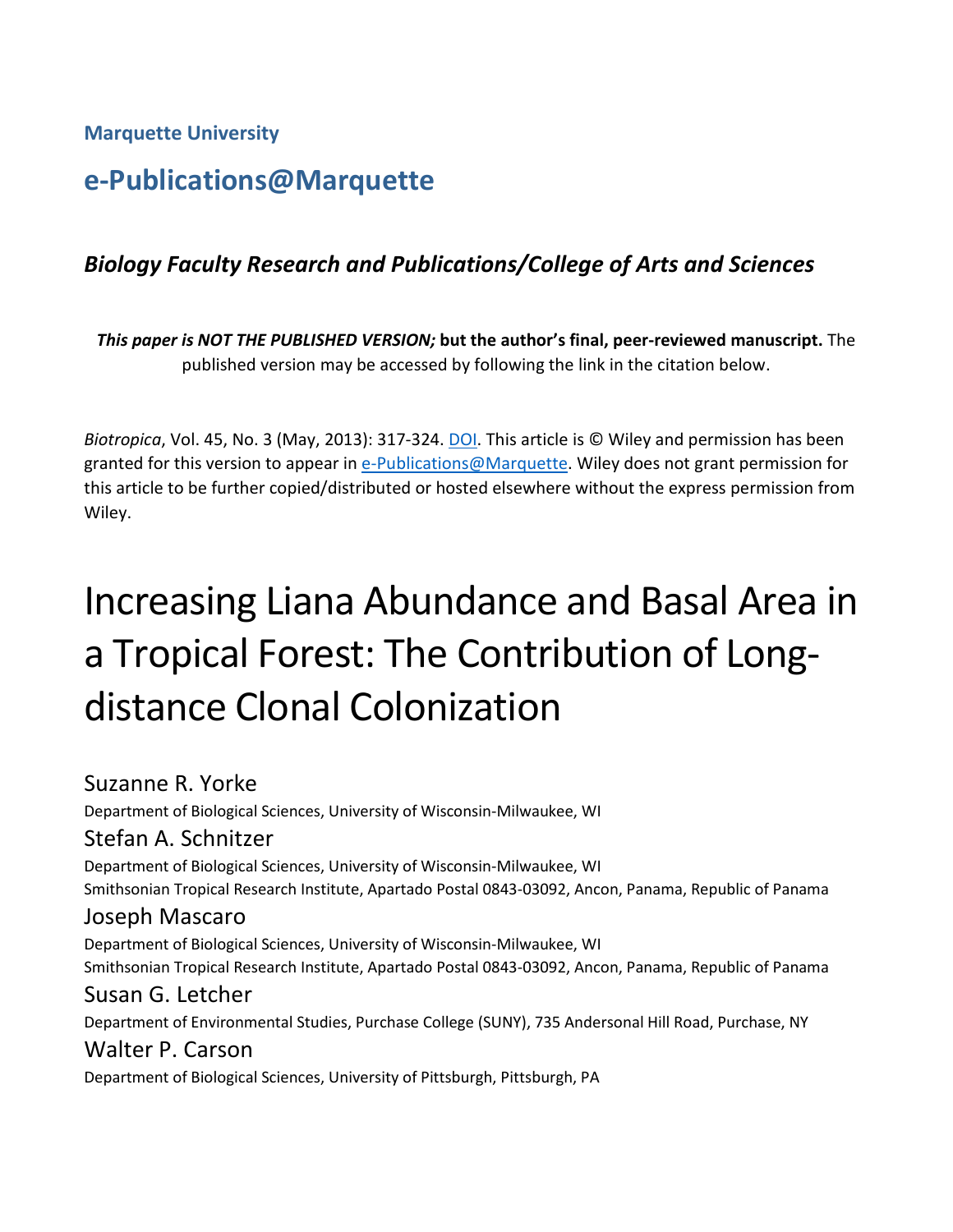# Abstract

Recent evidence suggests that liana abundance and biomass are increasing in Neotropical forests, representing a major structural change to tropical ecosystems. Explanations for these increases, however, remain largely untested. Over an 8-yr period (1999–2007), we censused lianas in nine, 24 × 36 m permanent plots in oldgrowth and selectively logged forest at La Selva Biological Station, Costa Rica to test whether: (1) liana abundance and basal area are increasing in this forest; (2) the increase is being driven by increased recruitment, decreased mortality, or both; and (3) long-distance clonal colonization explains the increase in liana abundance and basal area. We defined long-distance clonal colonization as lianas that entered and rooted in the plots as vegetative propagules of stems that originated from outside or above the plot, and were present in 2007, but not in 1999 or 2002. Our hypotheses were supported in the old-growth forest: mean liana abundance and BA (≥1 cm diameter) increased 15 and 20 percent, respectively, and clonal colonization from outside of the plots contributed 19 and 60 percent (respectively) to these increases. Lianas colonized clonally by falling vertically from the forest canopy above or growing horizontally along the forest floor and re-rooting—common forms of colonization for many liana species. In the selectively logged forest, liana abundance and BA did not change, and thus the pattern of increasing lianas may be restricted to old-growth forests. In summary, our data support the hypothesis that lianas are increasing in old-growth forests, and that long-distance clonal colonization is a major contributor.

Lianas (woody vines) are an important component of tropical forests, comprising 10–45 percent of woody plant individuals and species (Schnitzer & Bongers [34] ), and playing a major role in tropical forest dynamics. Lianas reduce tree recruitment, regeneration, growth, fecundity, and survival (Schnitzer et al. [37] , [39] , Toledo-Aceves & Swaine [46] , Ingwell et al. [18] , Schnitzer & Carson [36] ). In addition, lianas may shape tree community composition via competitive interactions because lianas are deleterious to shade-tolerant trees, but have little effect on pioneer trees (Putz [30] , Clark & Clark [5] , Schnitzer et al. [37] , Schnitzer & Carson [36] ). Recent evidence indicates that, relative to trees, lianas are increasing in abundance, biomass, productivity, and fecundity in Neotropical and subtropical forests (reviewed by Schnitzer & Bongers [35] ). For example, liana increases have been reported in the Central Amazon (Phillips et al. [29] , Benítez-Malvido & Martínez-Ramos [2] ), the Bolivian Amazon (Phillips et al. [29] , Foster et al. [11] ), French Guiana (Chave et al. [4] ), and in central Panama (Wright et al. [48] , Ingwell et al. [18] ).

Because of the negative impacts of lianas on trees, higher liana abundance and biomass may substantially alter tropical forest composition and dynamics, as well as important ecosystem-level attributes (reviewed by Schnitzer & Bongers [35] , Schnitzer et al. [43] ). For example, lianas may lower whole-forest carbon storage by reducing tree growth and increasing tree mortality, especially for shade-tolerant trees with high wood density. Because liana stems contain far less carbon than trees, lianas do not compensate for the tree biomass that they displace (e.g., van der Heijden & Phillips [16] , Schnitzer & Bongers [35] , Tobin et al. [45] ).

The leading hypotheses to explain liana increases include increasing forest disturbance, increasing duration and severity of seasonal drought, and elevated atmospheric  $CO<sub>2</sub>$ —all of which may be operating simultaneously and synergistically (Schnitzer & Bongers [35] ). Increasing forest disturbance would favor lianas relative to trees by creating more edge and gap habitat, where lianas proliferate (Putz [30] , Schnitzer et al. [37] , Schnitzer & Carson [36] , Dalling et al. [7] ). Stronger seasonal drought may benefit lianas because they suffer less water stress and grow more than trees during dry periods (Schnitzer [33] , Cai et al. [3] , Zhu & Cao [49] ), presumably increasing their fecundity, abundance, and biomass relative to trees. Stronger seasonal drought has been linked to decreases in tree density and increases in liana density in both tropical dry and moist forests (Ingwell et al. [18] , Enquist & Enquist [10] ), as well as decreases in tree growth in tropical wet forests (Clark et al. [6] ). Elevated atmospheric CO<sub>2</sub> could favor lianas in two non-mutually exclusive ways. First, elevated CO<sub>2</sub> may increase tree growth, productivity and mortality, ultimately creating more treefall gaps and thus indirectly favoring lianas over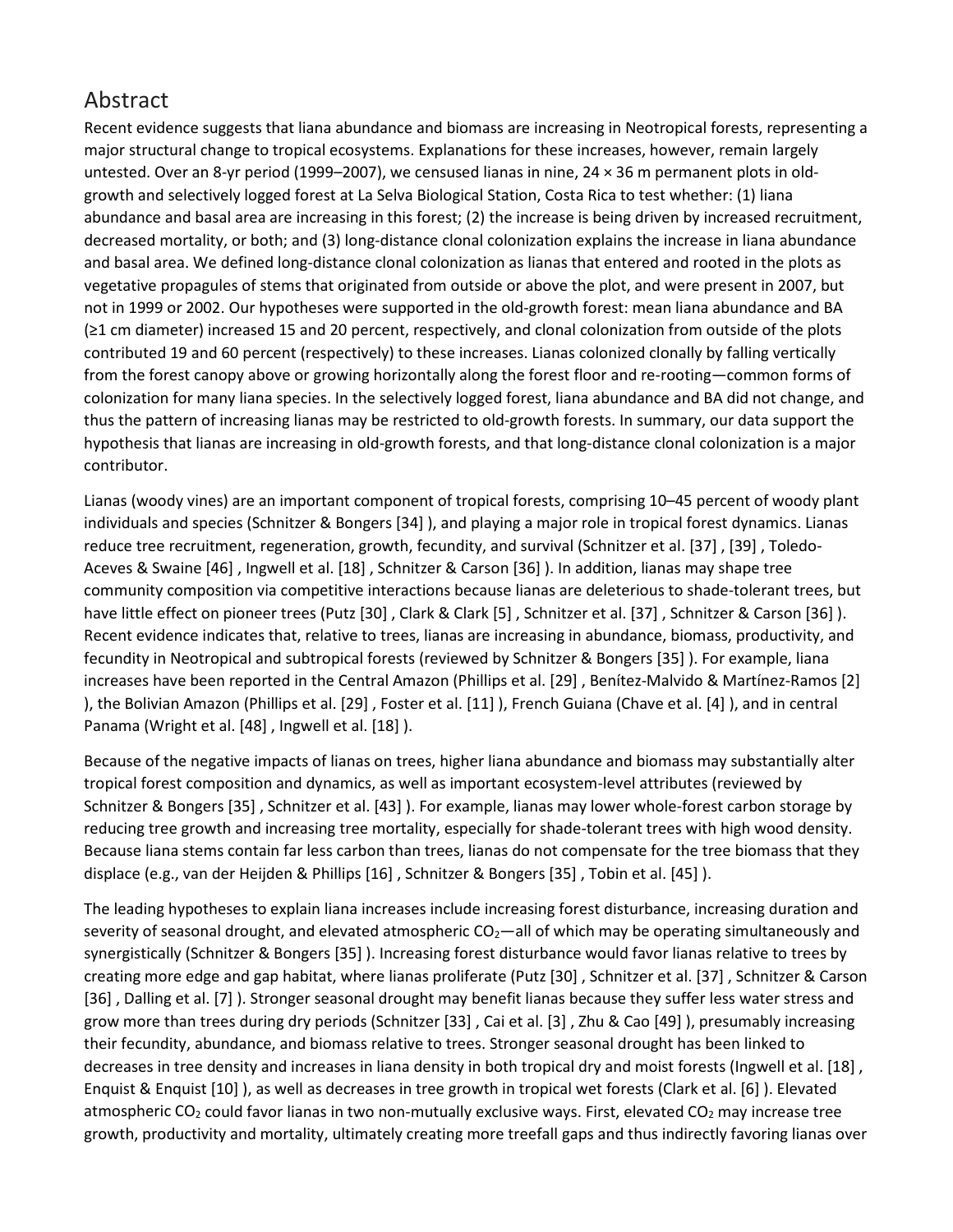trees (Phillips & Gentry [28], but see Clark et al. [6]). Second, elevated CO<sub>2</sub> could favor lianas directly by increasing their growth and fecundity more than trees (Hättenschwiler & Körner [15] , Mohan et al. [26] ), thereby increasing relative liana size and recruitment. Indeed, Wright and Calderón ([47] ) reported a strong relative increase in liana flower production compared to trees on Barro Colorado Island (BCI), Panama, where liana density and tree infestation have increased considerably over the past 40 yrs (Ingwell et al. [18] ). Liana seedling recruitment increased 500 percent over a 6-yr period (1993–1999) in an intact forest in the Central Amazon, whereas tree and palm/herb seedling recruitment decreased 62 percent and 85 percent, respectively (Benítez-Malvido & Martínez-Ramos [2] , see also Chave et al. [4] ).

Another potential and non-mutually exclusive explanation of increasing liana abundance and biomass in Neotropical forests is through long-distance clonal colonization. Compared to trees, lianas have a much greater ability to produce multiple clonal ramets (e.g., Peñalosa [27] , Putz [30] , Schnitzer et al. [37] , [41] , Gerwing [13] ). For example, nearly one‐third of the ca 67,500 liana stems (≥1 cm diameter) rooted in the Barro Colorado Island (Panama) 50 ha plot were still connected vegetative offshoots of larger rooted lianas (Schnitzer et al. [40] ). Furthermore, large lianas can extend through the canopy more than 500 m from their initial rooting point, giving them the capacity to disperse clonal stems far away from the mother stem after it is pulled to the ground in tree- or branch-falls (Putz [30] ). Lianas that fall from the canopy can divide into numerous ramets that re-root and become independent from their 'mother' genet (Putz [30] , Peñalosa [27] , Schnitzer et al. [37] , [41] , Gerwing [13] ). In some cases, only part of the liana stem will fall to the ground and re-root, while the mother genet remains in the forest canopy (Putz [30] , Schnitzer et al. [40] ). Clonal colonization may be particularly common in treefall gaps and other disturbances, where up to 90 percent of liana stems can survive the fall of their host tree, and many of these stems will resprout copiously, re-root, and eventually climb back to the forest canopy (Putz [30] , Schnitzer et al. [37] , [41] ). If the level of disturbance in tropical forests increases due to greater intensity of seasonal droughts, higher atmospheric  $CO<sub>2</sub>$ , and land-use changes (reviewed by Schnitzer & Bongers [35] ), the number of lianas that recruit as clonal stems will also likely increase, possibly explaining the pattern of increasing liana abundance and biomass in Neotropical forests.

We examined the change in liana abundance and basal area in old-growth and selectively logged forests utilizing a long-term liana demographic study at La Selva Biological Station in Costa Rica. Increasing intensity of seasonal drought and elevated nighttime temperatures are thought to have reduced tree growth at La Selva (Clark et al. [6] ), but little is known about the change in lianas at this site. We followed the fate of permanently tagged lianas for 8 yrs to test whether: (1) liana abundance and basal area are increasing in a tropical wet forest; (2) the increase is being driven by increased recruitment, decreased mortality, or a combination of these factors; and (3) long-distance clonal colonization explains the increase in liana abundance and basal area.

## [Methods](https://0-web-b-ebscohost-com.libus.csd.mu.edu/ehost/detail/detail?vid=2&sid=b982b9ea-cecd-4c07-8252-89438a9de23b%40sessionmgr102&bdata=JnNpdGU9ZWhvc3QtbGl2ZQ%3d%3d#toc)

#### [Study site](https://0-web-b-ebscohost-com.libus.csd.mu.edu/ehost/detail/detail?vid=2&sid=b982b9ea-cecd-4c07-8252-89438a9de23b%40sessionmgr102&bdata=JnNpdGU9ZWhvc3QtbGl2ZQ%3d%3d#toc)

We conducted the study at La Selva Biological Station, a 1600 ha forest reserve in northeastern Costa Rica (10º25′52″ N, 84º00′12″ W; McDade & Hartshorn [25] ). La Selva is a lowland tropical wet forest (Holdridge et al. [17] ) that receives approximately 4000 mm of rainfall annually, with no month receiving less than 150 mm on average (Sanford et al. [32] ). Mean monthly temperatures vary little during the year and range from 24.7 to 27.1°C (McDade & Hartshorn [25] ). The forest at La Selva is primarily old-growth, but it also has areas of young secondary forest as well as small tracts (ca 100 ha) that were formerly old-growth forest, but were selectively logged beginning around 50 yrs ago and large trees were harvested up until 1981 when those areas were acquired by the La Selva Biological Station (McDade & Hartshorn [25] , Mascaro et al. [23] , D.A. Clark, pers. comm., D.B. Clark, pers. comm.). Soils are lava-derived ultisols, highly leached, and rich in organic matter (Sollins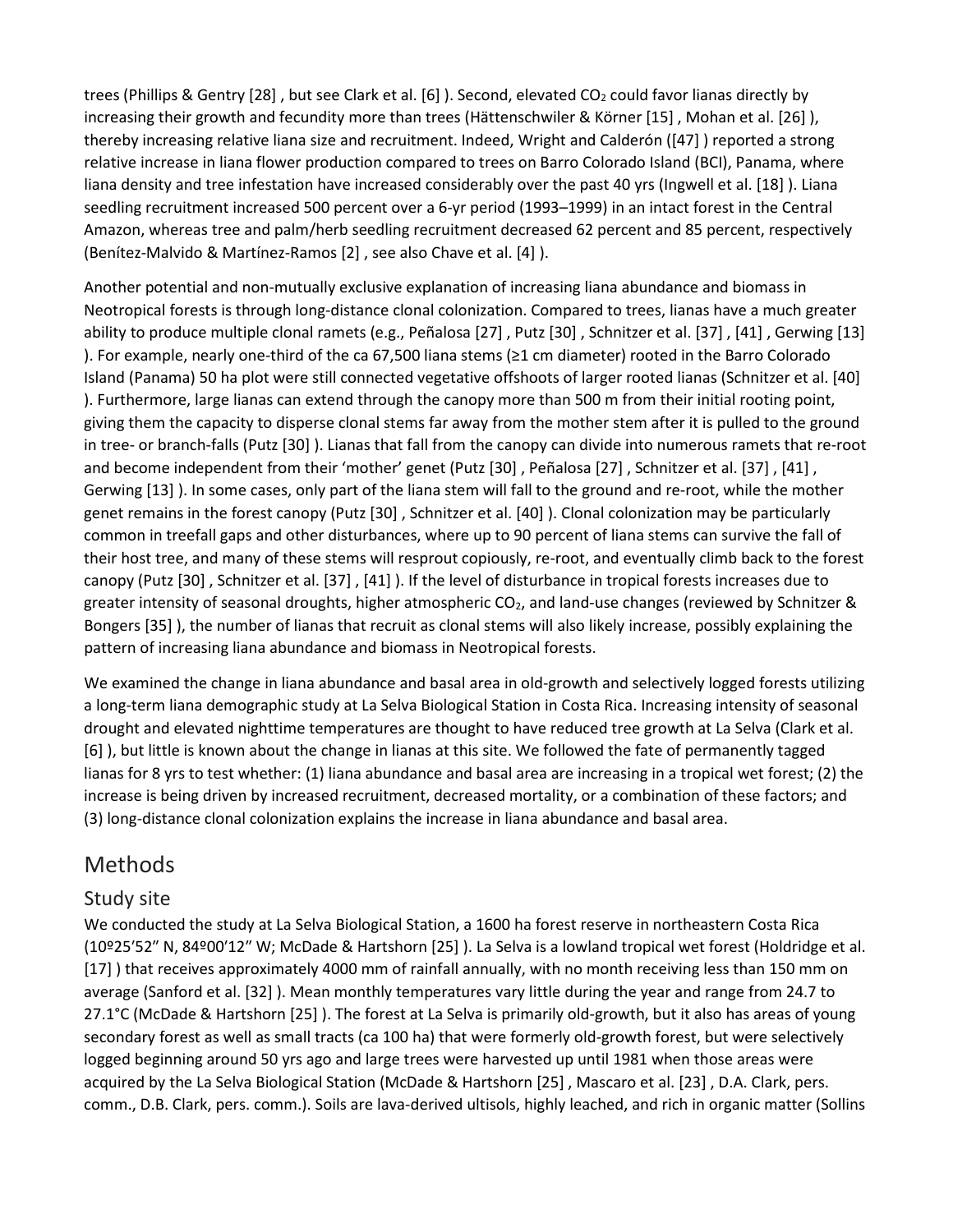et al. [44] ). For more information on La Selva see McDade et al. ([24] ) and on our long-term liana sampling plots see Mascaro et al. ([23] ).

#### [Sampling procedure](https://0-web-b-ebscohost-com.libus.csd.mu.edu/ehost/detail/detail?vid=2&sid=b982b9ea-cecd-4c07-8252-89438a9de23b%40sessionmgr102&bdata=JnNpdGU9ZWhvc3QtbGl2ZQ%3d%3d#toc)

In December 1998, we established nine, 24 × 36 m (0.086 ha) permanent plots in a stratified random design. Six plots (OG 1–6) were in old-growth forest and three plots (SL 1–3) in forests that had been selectively logged as recently as 1981 (Mascaro et al. [23] , D.A. Clark pers. comm.). Four of the plots (SL 1, SL 2, SL 3, and OG 3) are on the Matabuey soil consociation, whereas five plots (OG 1, OG 2, OG 4, OG 5, and OG 6) are on the Jaguar soil consociation (Sollins et al. [44] ), but these two soil types appear to have no significant chemical differences between them (Sancho & Mata [31] ).

In January 1999, we tagged, mapped, measured the diameter, and identified to species all freestanding and climbing liana individuals ≥0.5 cm in diameter (1.3 m from the root) that were rooted in the plots (methods follow Gerwing et al. [14] , Schnitzer et al. [42] ). Liana stems that were not visibly connected to any other individual were considered to be apparent genets (individual lianas that appeared to be genetically distinct individuals; Schnitzer et al. [38] ). Individuals that were still attached to the mother stem were considered vegetative clones (ramets), and were not included in our estimates of liana abundance and basal area (follows Putz [30] ). We did not excavate lianas that may have been connected below ground, and thus we treated separately rooted lianas that were not attached to another individual in the census as distinct apparent genets (follows Gerwing et al. [14] , Schnitzer et al. [38] , [42] ).

In July 2002 and in January 2007, we remeasured the diameter of all lianas in the plots, and tagged, mapped, and identified all new lianas that recruited into the 0.5 cm minimum diameter size class. We analyzed the data both inclusive and exclusive of the 0.5 cm stems, but we report stems ≥1 cm diameter to make our data more comparable to other studies (recommended by Gerwing et al. [14] , Schnitzer et al. [42] ), as well as to focus on the more stable liana community comprised of larger stems, which have much lower turnover than stems <1 cm diameter. We classified clonal colonization as lianas that met the following three criteria: (1) were present in the census in 2007, but absent in 1999 or 2002; (2) had clearly entered and rooted in the plot as a part of a stem originating from above or from outside the plot; and (3) were ≥2 cm diameter in 2007. Our size criterion was based on the finding that lianas ≥2 cm in diameter have an 85–90 percent chance of being present in the canopy in other tropical forests (Kurzel et al. [19] ).

In November 2007, we collected initial data on the trees and shrubs within the plots. We measured tree, shrub, and palm diameters at breast height (dbh), 1.3 m from the ground of all individuals ≥1 cm dbh, which we used to calculate tree/shrub basal area and relative liana abundance and basal area in the nine plots. We excluded palms and restricted our study to woody species.

#### [Analysis](https://0-web-b-ebscohost-com.libus.csd.mu.edu/ehost/detail/detail?vid=2&sid=b982b9ea-cecd-4c07-8252-89438a9de23b%40sessionmgr102&bdata=JnNpdGU9ZWhvc3QtbGl2ZQ%3d%3d#toc)

We compared the change in liana stem number and total basal area from 1999 to 2007 for lianas ≥1 cm diameter using the Wilcoxon Signed-Rank Test paired by year and with plot as the unit of replication (N = 9) (follows Londré & Schnitzer [22] ). We used the same test to compare the net change in liana stem number and total basal area over the 8-yr period with and without the lianas that recruited via vegetative reproduction in all forests combined and in the old-growth and selectively logged forests separately. The results of the 2002 census are reported in Mascaro et al. ([23] ).

## [Results](https://0-web-b-ebscohost-com.libus.csd.mu.edu/ehost/detail/detail?vid=2&sid=b982b9ea-cecd-4c07-8252-89438a9de23b%40sessionmgr102&bdata=JnNpdGU9ZWhvc3QtbGl2ZQ%3d%3d#toc)

We tagged and included a total of 1371 lianas that were present in either the 1999 or 2007 census; 487 individuals were present in both censuses. In 2007, after the first census of free-standing vegetation, there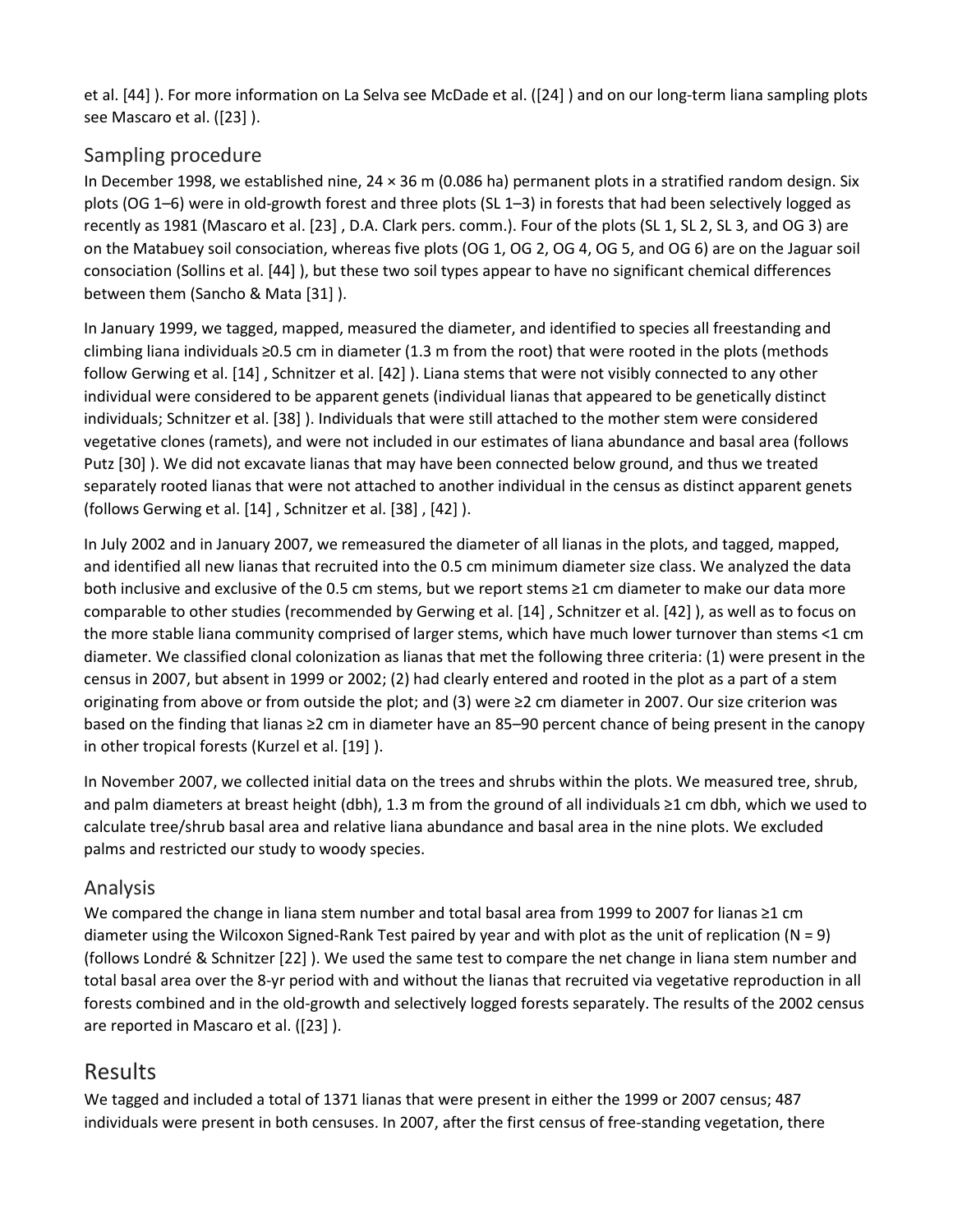were: 2835 trees and shrubs, 144 palms, and 873 lianas (3852 woody stems and palms ≥1 cm diameter). Mean tree and shrub stem number combined per plot was 315 (±19.52 SE), mean palm number per plot was 16 (±1.91), and mean liana stem number per plot was 69 (±3.45). Lianas composed 18 percent of all woody stems ≥1 cm (17% including palms). Mean tree and shrub basal area per plot was 30.5 (±2.86) m<sup>2</sup>/ha, and mean liana basal area per plot was 1.00 (±0.08) m<sup>2</sup>/ha—representing only 3.2 percent of the total woody plant basal area.

#### [Change in liana basal area](https://0-web-b-ebscohost-com.libus.csd.mu.edu/ehost/detail/detail?vid=2&sid=b982b9ea-cecd-4c07-8252-89438a9de23b%40sessionmgr102&bdata=JnNpdGU9ZWhvc3QtbGl2ZQ%3d%3d#toc)

Per‐plot basal area (BA) for lianas ≥1 cm increased significantly from 1999 until 2007 and was higher in eight of the nine plots (P = 0.037, t-ratio = 2.05, df = 8) (Fig. 1 A). Median liana BA in the nine plots was 0.85 (range: 0.57– 1.10)  $m^2/h$ a in 1999 and 1.04 (range: 0.59–1.30)  $m^2/h$ a in 2007; a 22 percent increase over the 8-yr period. Mean liana BA was 0.86 ( $\pm$  0.07 SE) m<sup>2</sup>/ha in 1999 and 1.00 ( $\pm$  0.08) m<sup>2</sup>/ha in 2007; a 16 percent increase over the 8-yr period. Liana clonal colonization from outside of the plot added a total of 1.10 m<sup>2</sup>/ha BA into the nine plots (combined) over the 8-yr period, which constituted 60 percent of the increase in BA of new recruits (Figs. 2 A and B).



Figure 1. Per plot basal area (A) and stem number (B) for lianas ≥1 cm diameter in 1999 and 2007 in nine, 24 × 36 m plots at La Selva Biological Station, Costa Rica. The increase in basal area was significant in the oldgrowth plots, but not in the selectively logged plots. The increase in liana stem number was significant in the old-growth plots, but not in the selectively logged plots. Plots labeled OG 1–6 (solid bars) were located in oldgrowth forest and plots labeled SL 1–3 (hatched bars) were in selectively logged forest. Liana basal area was higher in all six of the old-growth plots (BA in OG 4 was higher in 2007 than in 1999 $-1.157$  m<sup>2</sup>/ha in 1999 vs. 1.61 m<sup>2</sup>/ha in 2007) and liana stem number was higher in five of the six old-growth forest plots.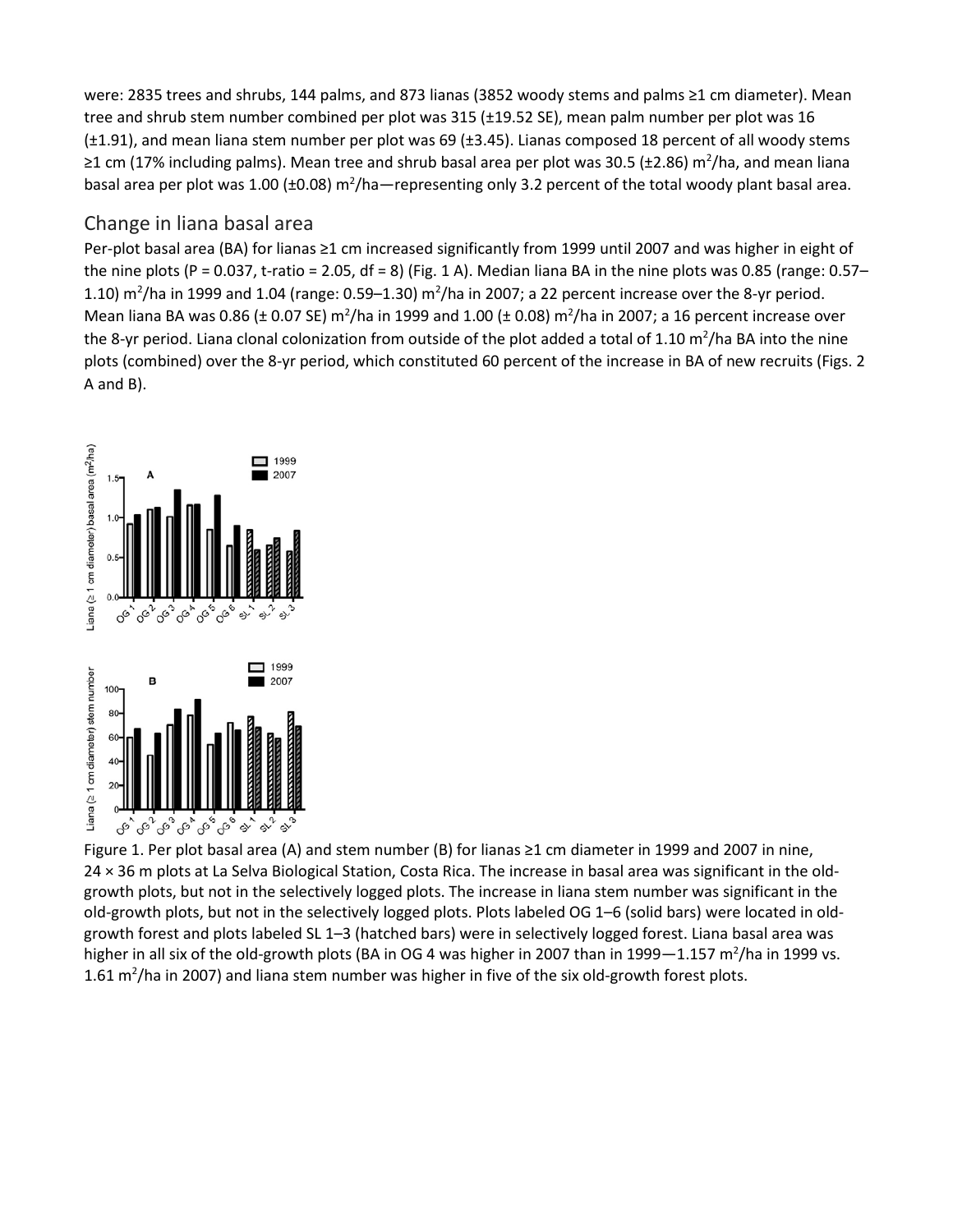

Figure 2. Liana basal area and stem recruitment from 1999 to 2007 of all stems combined in nine, 24 × 36 m forest plots at La Selva Biological Station, Costa Rica. Six of the plots were in old-growth and three were in selectively logged forest. Panels A and B represent the total amount of liana basal area that recruited into the plots during the 8-yr period excluding and including clonal colonization, respectively. Panels C and D represent the total number of lianas that recruited into the plots during the 8-yr period excluding and including clonal colonization, respectively.

Liana BA increased significantly from 1999 to 2007 and in all six old-growth plots (P = 0.02, t-ratio = 2.76, df = 5). Median liana BA increased from 0.97 (range: 0.65–1.16) in 1999 to 1.14 (range: 0.90–1.25) in 2007; a 17.5 percent increase over the 8-yr period. Mean liana BA of the old-growth forest sites was 0.95 (±0.07) m<sup>2</sup>/ha in 1999 and 1.14 ( $\pm$ 0.07) m<sup>2</sup>/ha in 2007; a 20 percent increase over the 8-yr period. In the selectively logged forests (N = 3), however, liana BA did not change significantly over the 8-yr period (P = 0.58, t-ratio = 0.22, df = 2).

#### [Change in liana abundance](https://0-web-b-ebscohost-com.libus.csd.mu.edu/ehost/detail/detail?vid=2&sid=b982b9ea-cecd-4c07-8252-89438a9de23b%40sessionmgr102&bdata=JnNpdGU9ZWhvc3QtbGl2ZQ%3d%3d#toc)

Liana abundance did not change over the 8 yrs, and only five of the nine forest plots had more lianas in 1999 than in 2007 (P = 0.56, t-ratio = 0.16, df = 8; Fig. 1 B). Median liana abundance in 1999 and 2007 were 72.0 (range: 45–83) and 67.0 (range: 59–91), and mean liana abundance in 1999 and 2007 were 69.2 (±4.3) and 69.9 (±3.5), respectively. Forty-two lianas recruited via clonal colonization from outside of the plots, comprising 19 percent of new recruits ≥ 1 cm diameter (Figs. 2 C and D).

Restricting the comparison to the old-growth plots revealed that liana abundance ( $\geq 1$  cm diameter) was significantly higher in 2007 compared with 1999 in five of the six old-growth plots (P = 0.022, t-ratio = 2.66, df = 5) (Fig. 1 B). Median per plot liana abundance in the old-growth plots was 71 (range: 45–83) in 1999 and 66.5 (range: 63–91) in 2007. Mean per plot liana abundance was 67.0 (±5.0) stems per plot in 1999 and 72.2 (±4.8) in 2007; a 14 percent increase. Liana abundance in the selectively logged forest did not change significantly from 1999 until 2007 (P = 0.58, t-ratio = 0.22, df = 2) (Fig. 1 B).

#### [Liana dynamics \(mortality and recruitment\)](https://0-web-b-ebscohost-com.libus.csd.mu.edu/ehost/detail/detail?vid=2&sid=b982b9ea-cecd-4c07-8252-89438a9de23b%40sessionmgr102&bdata=JnNpdGU9ZWhvc3QtbGl2ZQ%3d%3d#toc)

Liana mortality was high over the 8-yr period; 41.3 percent (248 stems total) of the individuals died, and this mortality was concentrated (51.2%) in the smallest size class (1.0–1.9 cm). Mean per plot recruitment, however, balanced mortality for the smallest size class; an average of 15 small stems recruited into each plot, whereas 14 small stems per plot died by 2007 (Figs. 3 A and B). The greatest increase in liana BA was in the larger size classes (≥2 cm diameter), and was driven primarily by clonal colonization from relatively large individuals that originated from outside the plot (Figs. 2 A and B and 3 C and D). In the old‐growth forest, total recruitment for lianas ≥1 cm diameter was 15 percent higher than mortality (169 stems vs. 147, respectively). In the selectively logged forest, mortality of lianas ≥ 1 cm diameter was twice as high as recruitment (101 vs. 52 stems, respectively).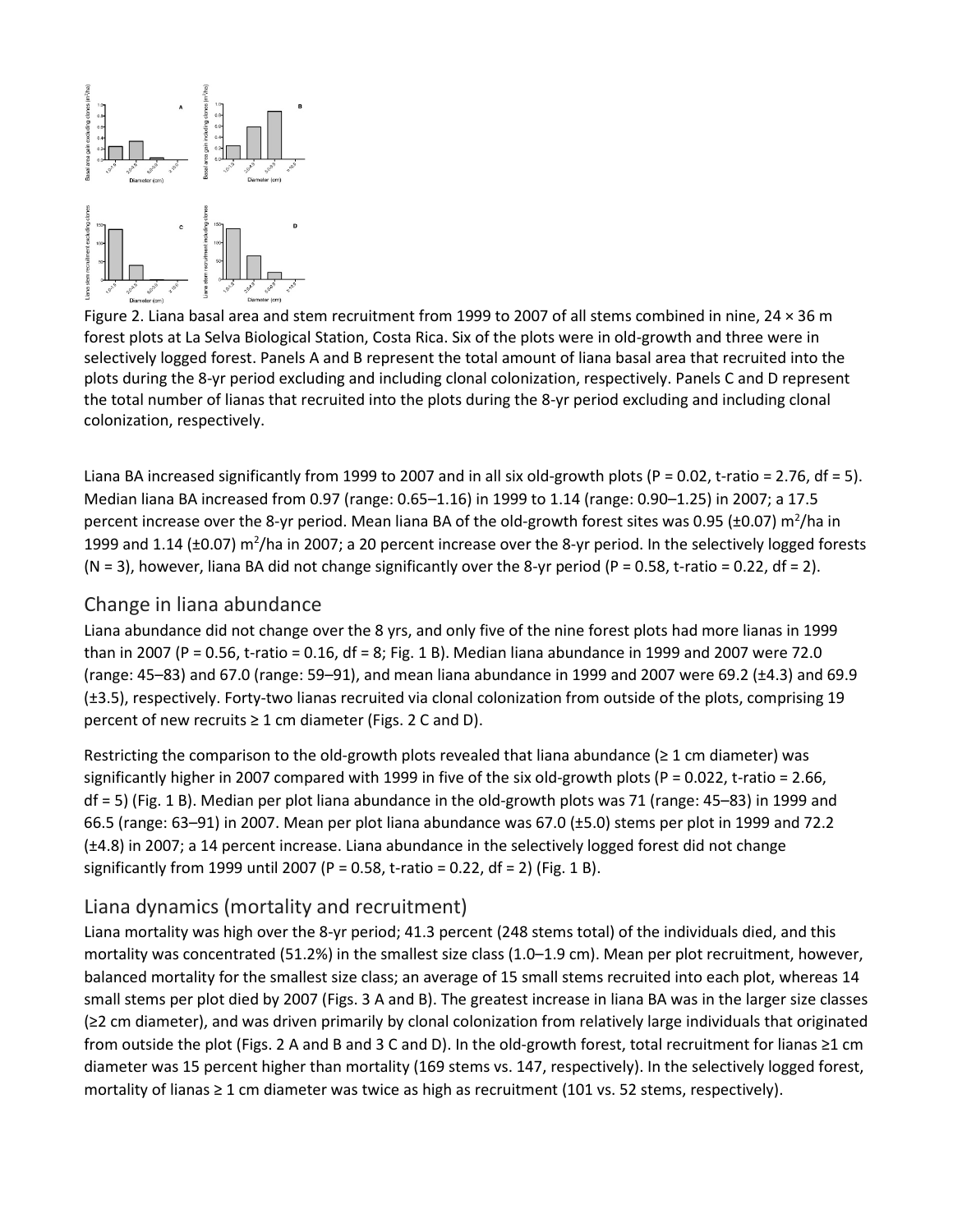

Figure 3. Mean liana mortality (A), recruitment (B), basal area lost (C), and basal area gained (D) of all stems from 1999 to 2007 over four size classes in nine, 24 × 36 m forest plots at La Selva Biological Station, Costa Rica. Six of the plots were in old-growth and three were in selectively logged forest. Mean values were based on all lianas in four discrete size classes (including clonal colonization for size classes ≥2 cm diameter) using each plot as a replicate. Error bars represent one standard error.

#### **[Discussion](https://0-web-b-ebscohost-com.libus.csd.mu.edu/ehost/detail/detail?vid=2&sid=b982b9ea-cecd-4c07-8252-89438a9de23b%40sessionmgr102&bdata=JnNpdGU9ZWhvc3QtbGl2ZQ%3d%3d#toc)**

Our findings support the hypothesis that lianas are increasing in abundance and basal area, and probably also biomass, in the old-growth forest at La Selva. The increase in lianas at La Selva is consistent with similar reports of liana increases in other old-growth Neotropical forests (reviewed by Schnitzer & Bongers [35] ). Mean liana abundance increased 15 percent and basal area increased 20 percent over the 8-yr period in the old-growth forest. The largest increases in liana basal area between 1999 and 2007 were in the 2.0–4.9 cm and 5.0–9.9 cm size classes and were due mostly (60%) to long-distance clonal colonization (Figs. 2 and 3 ), supporting the hypothesis that long-distance clonal colonization is a driver of increasing liana basal area. Lianas have a far greater capacity for long-distance clonal colonization than trees (Schnitzer et al. [41] ), and lianas are increasing in Neotropical forests relative to trees (Schnitzer & Bongers [35] ). Thus, long-distance clonal colonization provides a compelling explanation for the increase in liana abundance and basal area at La Selva as well as in many other tropical forests (Peñalosa [27] , Putz [30] , Gerwing [13] , Schnitzer et al. [40] ).

#### [Long-distance clonal colonization](https://0-web-b-ebscohost-com.libus.csd.mu.edu/ehost/detail/detail?vid=2&sid=b982b9ea-cecd-4c07-8252-89438a9de23b%40sessionmgr102&bdata=JnNpdGU9ZWhvc3QtbGl2ZQ%3d%3d#toc)

Lianas appeared to colonize the study plots by falling from the canopy and re-rooting following tree- and branch-falls, and there was evidence of tree-falls of varying ages in the old-growth forest during the 2007 census (S. R. Yorke, pers. obs.). The ability of lianas to grow long distances from the initial rooting point and to extend through dozens of tree crowns before falling to the forest floor and re-rooting (Peñalosa [27] , Putz [30] ) enables lianas to propagate clonally far from their point of origin. We term this phenomenon long-distance clonal colonization and suggest that it may be an important form of clonal spread by lianas in tropical forests (see also Peñalosa [27] , Putz [30] ). Long-distance clonal colonization may occur in one of two ways. First, a disturbance (e.g., tree or branch fall) can cause a clean break of a large liana branch from its parent and, once on the ground; it re-roots and grows back to the canopy (Putz [30] ). Second, lianas may fall to the forest floor, reroot, and produce multiple liana stems while still connected to the parent stem, which remains in the forest canopy (Putz [30] , Schnitzer et al. [41] ). This latter method of colonization may be particularly effective in allowing lianas to proliferate if the parent stem supplies carbohydrates, water, and nutrients, giving the clonal propagules the resources necessary to become independently rooted lianas that can climb back up to the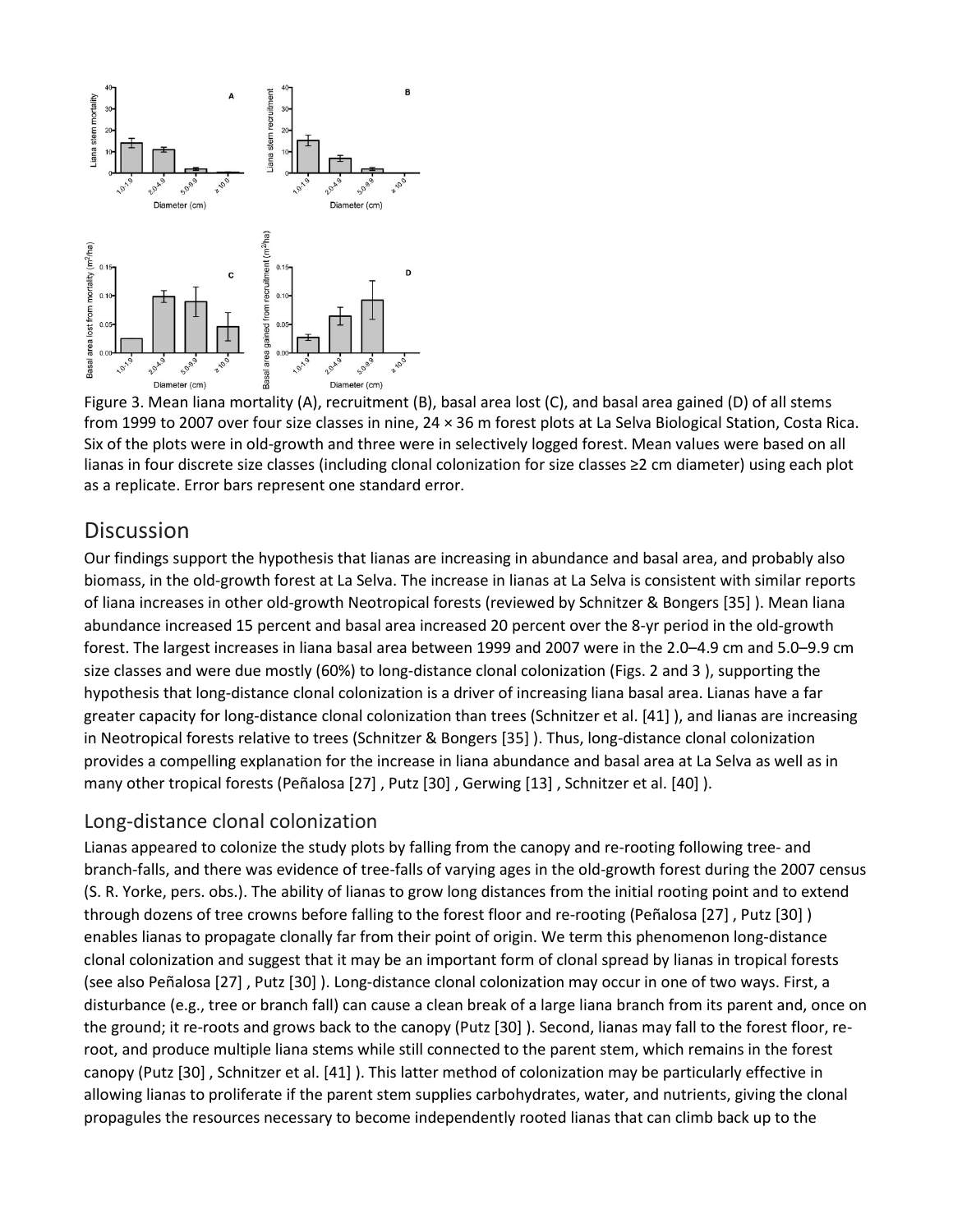canopy, even at relatively small stem diameters (Kurzel et al. [19] ). At some future point, the connection between the clonal propagules and the parent stem may disintegrate, resulting in multiple separate ramets that become independent 'apparent genets' (sensu Schnitzer et al. [38] , [40] ). Because of the ability of lianas to course through multiple tree crowns and to resprout copiously in tropical forests in many parts of the world (e.g., Putz [30] , Schnitzer et al. [41] , Garrido-Pérez et al. [12] ), long-distance clonal colonization is likely to be a common method of liana colonization. Furthermore, if disturbance has increased in tropical forests then longdistance clonal colonization may have also increased, which may contribute to the relative increase in lianas in tropical forests.

Long-distance clonal colonization along the soil surface may also contribute to increasing liana abundance and biomass. Lianas may extend horizontally across the forest floor and establish new rooting points long distances from the original rooting location. At each rooting point, the liana will often create a new stem, and thus a single individual snaking along the forest floor has the capacity to become multiple independently rooted clones, each separated by dozens of meters (Peñalosa [27] , Putz [30] ). In the selectively logged forest, we did not find direct evidence of treefalls, but two plots had clonal colonists, suggesting that lianas recruit via long-distance clonal colonization even in the absence of treefalls.

#### [Liana changes in selectively logged and old-growth forests](https://0-web-b-ebscohost-com.libus.csd.mu.edu/ehost/detail/detail?vid=2&sid=b982b9ea-cecd-4c07-8252-89438a9de23b%40sessionmgr102&bdata=JnNpdGU9ZWhvc3QtbGl2ZQ%3d%3d#toc)

Liana abundance decreased in all three selectively logged forest plots over the 8-yr period—a noticeable deviation from the pattern of liana increases in five of the six old-growth forest plots. Previous logging activity at La Selva within 20 yrs of our initial observations may have increased liana abundance because lianas recruit rapidly into treefall and logging gaps (e.g., Putz [30] , Babweteera et al. [1] , Schnitzer et al. [37] , [41] , Foster et al. [11] ). Eventually, however, liana mortality should reduce the number of lianas with the decrease in light, and the decrease in liana abundance in all three selectively logged plots and increase in BA in two of the three selectively logged forests may be a natural successional pattern of declining liana abundance and increasing basal area after logging (Dewalt et al. [9] , Letcher & Chazdon [21] ). Perhaps, the drivers that caused increases in liana abundance and basal area in the old-growth forest were also operating in the selectively logged forests, but were subordinate to the successional patterns of decreasing lianas and increasing basal area. We cannot evaluate this hypothesis with our dataset.

In the old-growth forest, decreasing dry season rainfall and increasing temperature may drive the increase in lianas—both factors combined increase evapotraspirative demand (Schnitzer & Bongers [35] ). Lianas perform relatively better than trees under higher evapotranspirative demand (e.g., Schnitzer [33] ), and even though rainfall at La Selva is still relatively high during the dry season (>100 mm per month), even slight changes in rainfall and temperature may significantly affect plant performance (Clark et al. [6] ). For example, over the past 24 yrs, tree growth at La Selva was significantly lower during periods of reduced dry season rainfall and increased temperature (Clark et al. [6] ). These changes in climate may also favor the lianas of La Selva by increasing tree mortality and treefall gap formation, which promotes liana regeneration, density, and diversity (Schnitzer et al. [37] , [40] ). Increasing gap formation also increases long-distance clonal colonization, which appears to be a strong contributor to liana increases at La Selva.

The increase in lianas may be a permanent directional change in tropical forests, or it may be an oscillating trend that would later be balanced by liana decreases. It is possible that we recorded a natural fluctuation in liana abundance, but we have not monitored these plots for long enough to detect a corresponding decrease in abundance. If this possibility is true, however, we should then expect to see a greater balance between large liana recruitment and mortality at the plot level, which is not supported by this study or by other studies that report increased liana abundance and basal area (Phillips et al. [29] , Chave et al. [4] , Schnitzer et al. [40] ), leaf litter production (Wright et al. [48] ), liana floral production (Wright & Calderón [47] ), and levels of tree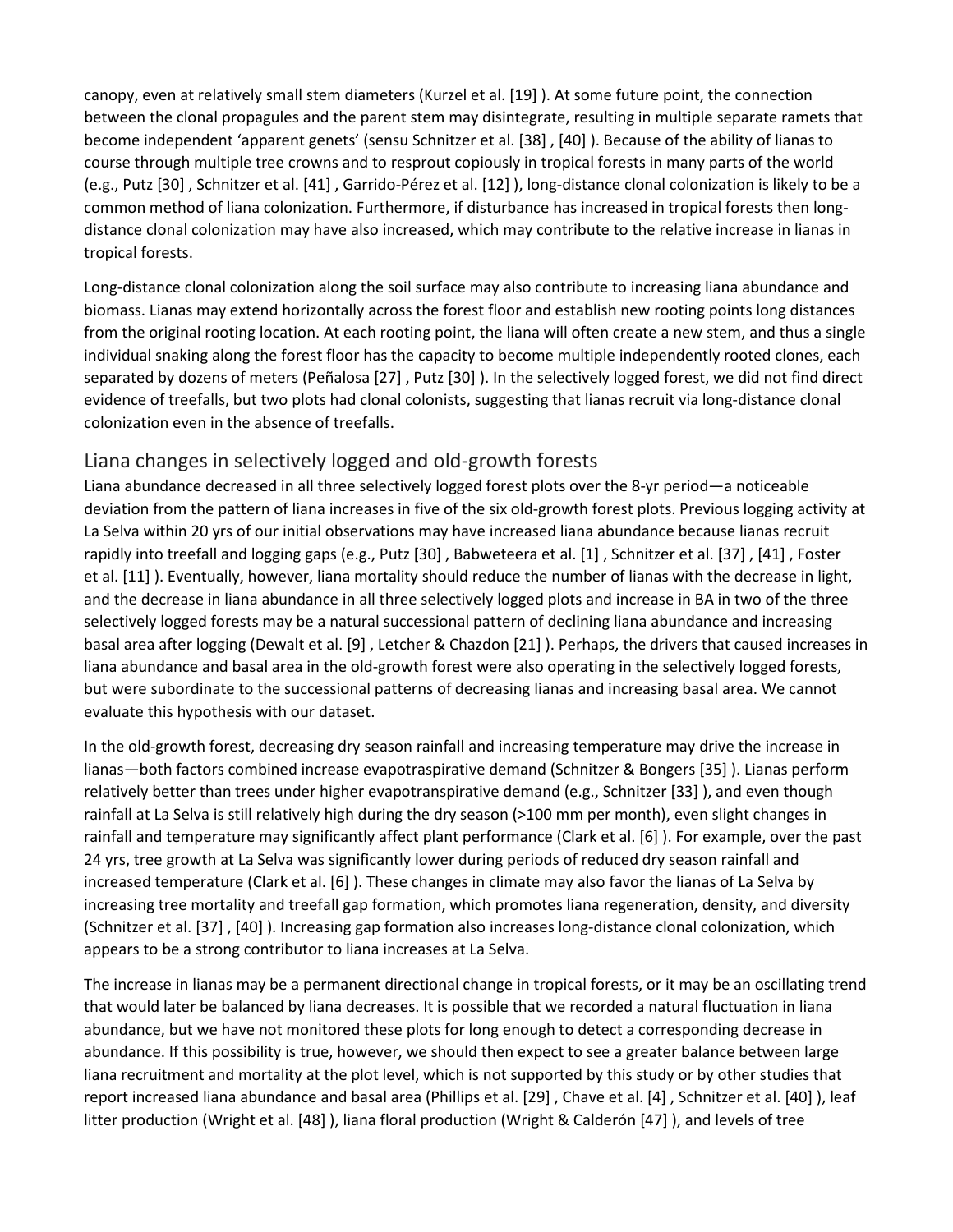infestation by lianas (Ingwell et al. [18] ). Furthermore, we selected the plots randomly and without any preconceived notion of forest structure (e.g., we did not avoid gaps); hence, if there are cyclical changes in liana abundance with gap-phase regeneration we would expect to have all phases represented in our plots. If the increases in liana abundance and basal area documented here and elsewhere continue into the future, they indicate marked changes in forest structure (Schnitzer & Bongers [35] ), particularly at La Selva and other wet forests where liana abundance and basal area are relatively low in comparison to more seasonal forests (Mascaro et al. [23] , Schnitzer [33] , Dewalt et al. [8] ).

As lianas increase, they have a greater competitive effect on trees, and even a small number of lianas in a tree can reduce its growth (e.g., Schnitzer & Carson [36] , Tobin et al. [45] ). When liana abundance becomes high, tree mortality increases substantially (Ingwell et al. [18] ), thus increasing forest turnover and possibly leading to a positive feedback between increasing lianas and tree mortality (Phillips & Gentry [28] ). Lianas and fastgrowing pioneer trees species with low wood density capitalize on the resulting treefall gaps (Putz [30] , Phillips & Gentry [28] , Schnitzer et al. [37] , [41] ), and together they may displace slower-growing, shade-tolerant tree species, which have higher wood density (Schnitzer et al. [37] , van der Heijden & Phillips [16] , Schnitzer & Carson [36] ). If the trend of increasing lianas continues, the liana-mediated restructuring of tree regeneration and survival may ultimately lead to lower overall carbon sequestration in tropical forests because the amount of carbon in lianas and pioneer trees does not offset that in displaced high wood density, shade-tolerant species (Laurance et al. [20] , Phillips et al. [29] , Schnitzer & Bongers [34] , van der Heijden & Phillips [16] , Schnitzer & Bongers [35] ). Consequently, our findings of increasing liana abundance and basal area in the old-growth forests at La Selva represent an important structural change in this tropical forest, which has potentially serious implications for tree community composition and forest carbon dynamics.

# [Acknowledgments](https://0-web-b-ebscohost-com.libus.csd.mu.edu/ehost/detail/detail?vid=2&sid=b982b9ea-cecd-4c07-8252-89438a9de23b%40sessionmgr102&bdata=JnNpdGU9ZWhvc3QtbGl2ZQ%3d%3d#toc)

We thank Laura Ingwell and Orlando Vargas for help with data collection, and David Clark and Deborah Clark provided helpful comments on land-use history at La Selva, as well as on an early draft of the manuscript. This study was supported by the University of Wisconsin – Milwaukee Research Growth Initiative program, the University of Wisconsin – Milwaukee Center for Latin American and Caribbean Studies, NSF DEB-0613666, NSF DEB-0845071 to SAS, DEB-9527729 and DEB-0212054 to WPC, and an Andrew Mellon Foundation Research Awards in Tropical Biology to WPC and SAS. The Organization for Tropical Studies and the staff at La Selva Biological Station provided logistic support.

# [Literature Cited](https://0-web-b-ebscohost-com.libus.csd.mu.edu/ehost/detail/detail?vid=2&sid=b982b9ea-cecd-4c07-8252-89438a9de23b%40sessionmgr102&bdata=JnNpdGU9ZWhvc3QtbGl2ZQ%3d%3d#toc)

- 1. Babweteera, F., A. Plumptre, and J. Obua. 2000. Effect of gap size and age on climber abundance and diversity in Budongo Forest Reserve, Uganda. *Afr. J. Ecol.* **38**: 230– 237.
- 2. Benítez-Malvido, J., and M. Martínez-Ramos. 2003. Impact of forest fragmentation on understory plant species richness in Amazonia. *Conserv. Biol.* **17**: 389– 400.
- 3. Cai, Z.-Q., S. A. Schnitzer, and F. Bongers. 2009. Seasonal differences in leaf-level physiology give lianas a competitive advantage over trees in a tropical seasonal forest. *Oecologia* **161**: 25– 33.
- 4. Chave, J., J. Olivier, F. Bongers, P. Chatelet, P. M. Forget, P. van der Meer, N. Norden, B. Riera, and P. Charles-Dominique. 2008. Above-ground biomass and productivity in a rain forest of eastern South America. *J. Trop. Ecol.* **24**: 355– 366.
- 5. Clark, D. B., and D. A. Clark. 1990. Distribution and effects on tree growth of lianas and woody hemiepiphytes in a Costa Rican tropical wet forest. *J. Trop. Ecol.* **6**: 321– 331.
- 6. Clark, D. B., D. A. Clark, and S. F. Oberbauer. 2010. Annual wood production in a tropical rain forest in NE Costa Rica linked to climatic variation but not to increasing CO2. *Glob. Change Biol.* **16**: 747– 759.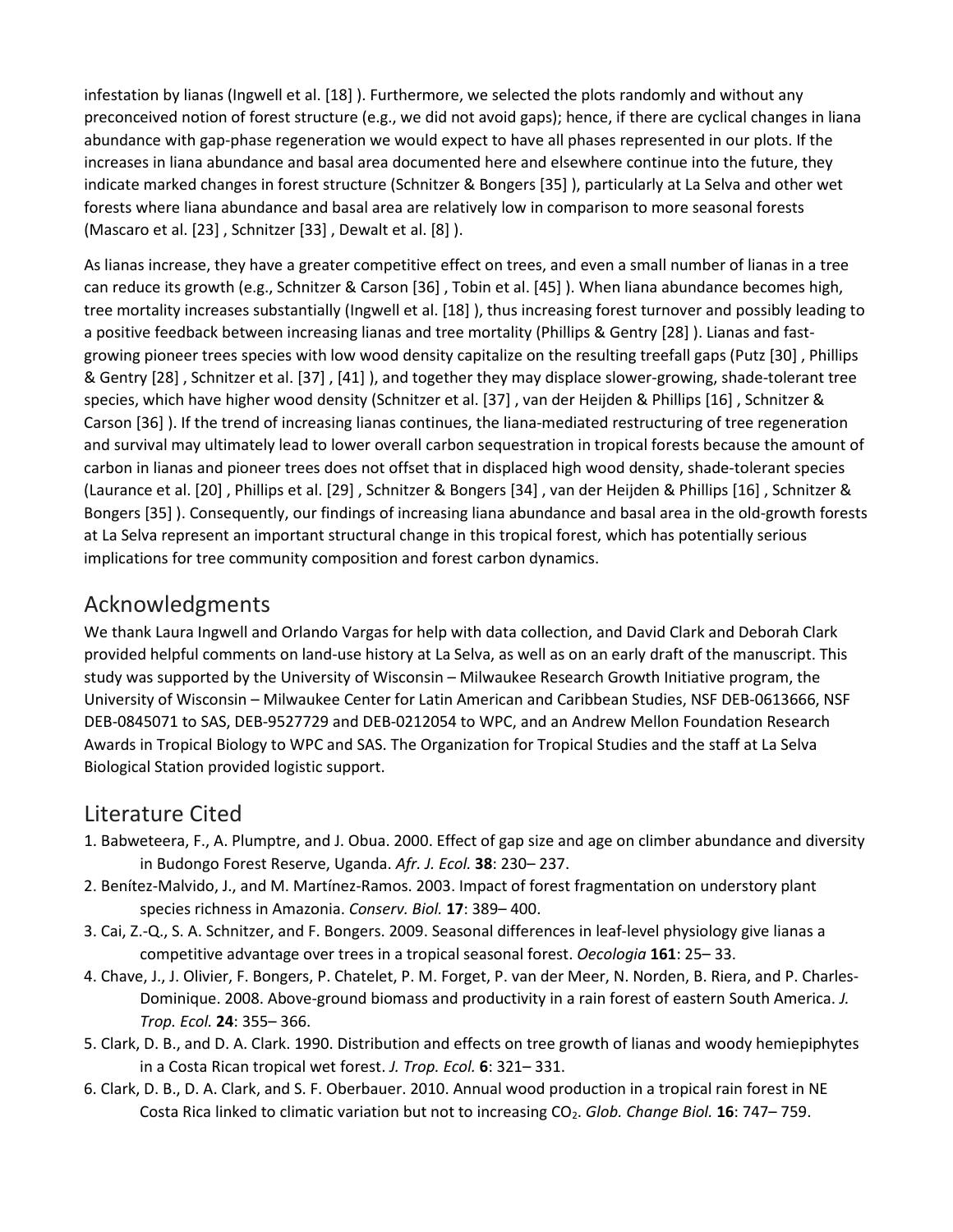- 7. Dalling, J. W., S. A. Schnitzer, K. Harms, R. John, S. Mangan, C. Baldeck, S. P. Hubbell, and E. Lobo. 2012. Resource-based habitat partitioning in a neotropical liana community. *J. Ecol.* **100**: 1174– 1182.
- 8. Dewalt, A. J., S. A. Schnitzer, J. Chave, F. Bongers, R. J. Burnham, Z.-Q. Cai, G. Chuyong, D. B. Clark, C. E. N. Ewango, J. J. Gerwing, E. Gortaire, T. Hart, G. Ibarra-Manríquez, K. Ickes, D. Kenfack, M. J. Macía, J. R. Makana, J. Mascaro, M. Martínez-Ramos, S. Moses, H. C. Muller-Landau, M. P. E. Parren, N. Parthasarathy, D. R. Pérez-Salicrup, F. E. Putz, H. Romero-Saltos, and D. Thomas. 2010. Annual rainfall and seasonality predict pan-tropical patterns of liana density and basal area. *Biotropica* **42**: 309– 317.
- 9. Dewalt, S. J., S. A. Schnitzer, and J. S. Denslow. 2000. Density and diversity of lianas along a chronosequence in a central Panamanian lowland forest. *J. Trop. Ecol.* **16**: 1– 19.
- 10. Enquist, B. J., and C. A. F. Enquist. 2011. Long-term change within a Neotropical forest: Assessing differential functional and floristic responses to drought and past disturbances. *Glob. Change Biol.* **17**: 1408– 1424.
- 11. Foster, J. R., P. A. Townsend, and C. E. Zganjar. 2008. Spatial and temporal patterns of gap dominance by low-canopy lianas detected using EO-1 Hyperion and Landsat Thematic Mapper. *Remote Sens. Environ.* **112**: 2104– 2117.
- 12. Garrido-Pérez, E. I., J. M. Dupuy, R. Durán-García, G. Gerold, S. A. Schnitzer, and M. Ucan-May. 2008. Structural effects of lianas and hurricane Wilma on trees in Yucatan peninsula, Mexico. *J. Trop. Ecol.* **24**: 559– 562.
- 13. Gerwing, J. J. 2004. Life history diversity among six species of canopy lianas in an old-growth forest of the eastern Brazilian Amazon. *For. Ecol. Manage.* **190**: 57– 72.
- 14. Gerwing, J. J., S. A. Schnitzer, R. J. Burnham, F. Bongers, J. Chave, S. J. DeWalt, C. E. N. Ewango, R. Foster, D. Kenfack, M. Martinez-Ramos, M. Parren, N. Parthasarathy, D. R. Perez-Salicrup, F. E. Putz, and D. W. Thomas. 2006. A standard protocol for liana censuses. *Biotropica* **38**: 256– 261.
- 15. Hättenschwiler, S., and C. Körner. 2003. Does elevated  $CO<sub>2</sub>$  facilitate naturalization of the nonindigenous *Prunus laurocerasus* in Swiss temperate forests? *Funct. Ecol.* **17**: 778– 785.
- 16. van der Heijden, G. M. F., and O. L. Phillips. 2009. Environmental effects on Neotropical liana species richness. *J. Biogeogr.* **36**: 1561– 1572.
- 17. Holdridge, L. R., W. C. Grenke, W. H. Hatheway, T. Liang, and J. A. Tosi, Jr. 1971. *Forest Environments in Tropical Life Zones*. Pergamon Press, New York.
- 18. Ingwell, L. L., S. J. Wright, K. K. Becklund, S. P. Hubbell, and S. A. Schnitzer. 2010. The impact of lianas on 10 years of tree growth and mortality on Barro Colorado Island, Panama. *J. Ecol.* **98**: 879– 887.
- 19. Kurzel, B. P., S. A. Schnitzer, and W. P. Carson. 2006. Predicting liana crown location from stem diameter in three Panamanian lowland forests. *Biotropica* **38**: 262– 266.
- 20. Laurance, W. F., D. Perez-Salicrup, P. Delamonica, P. M. Fearnside, S. D'Angelo, A. Jerozolinski, L. Pohl, and T. E. Lovejoy. 2001. Rain forest fragmentation and the structure of Amazonian liana communities. *Ecology* **82**: 105– 116.
- 21. Letcher, S. G., and R. L. Chazdon. 2009. Lianas and self-supporting plants during tropical forest succession. *For. Ecol. Manage.* **257**: 2150– 2156.
- 22. Londré, R. A., and S. A. Schnitzer. 2006. The distribution of lianas and their change in abundance in temperate forests over the past 45 years. *Ecology* **87**: 2973– 2978.
- 23. Mascaro, J., S. A. Schnitzer, and W. P. Carson. 2004. Liana diversity, abundance, and mortality in a tropical wet forest in Costa Rica. *For. Ecol. Manage.* **190**: 3– 14.
- 24. L. A. McDade, K. S. Bawa, H. A. Hespenheide, and G. S. Hartshorn. (Eds.), 1994. *La Selva: Ecology and Natural History of a Neotropical Rain Forest*. The University of Chicago Press, Chicago.
- 25. McDade, L. A., and G. S. Hartshorn. 1994. La Selva Biological Station. *In* L. A. McDade, K. S. Bawa, H. A. Hespenheide, and G. S. Hartshorn (Eds.). *La Selva: Ecology and Natural History of a Neotropical Rain Forest*, pp. 6– 14. The University of Chicago Press, Chicago.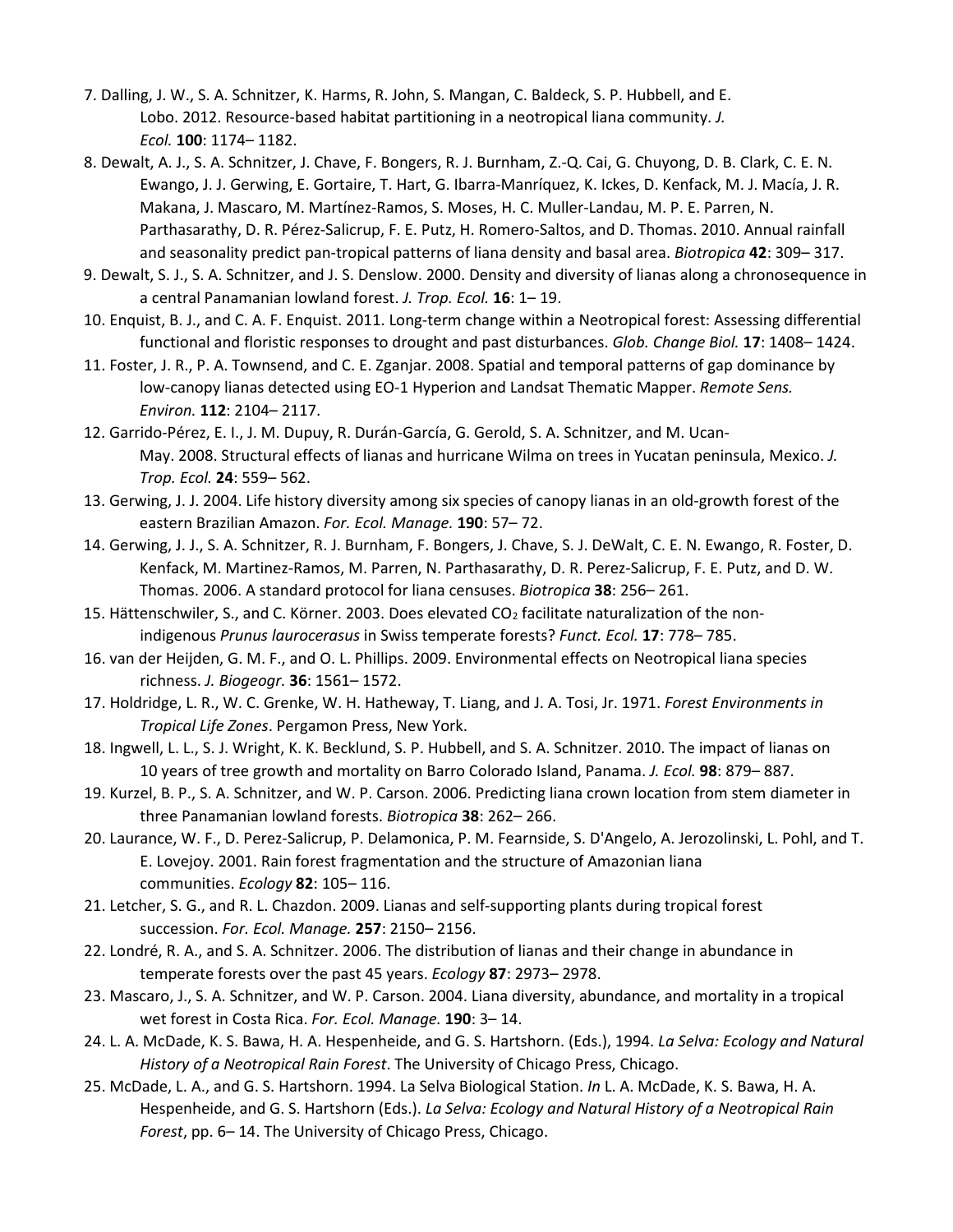- 26. Mohan, J. E., L. H. Ziska, W. H. Schlesinger, R. B. Thomas, R. C. Sicher, K. George, and J. S. Clark. 2006. Biomass and toxicity responses of poison ivy (*Toxicodendron radicans*) to elevated atmospheric CO2. *Proc. Nat. Acad. Sci. USA* **103**: 9086– 9089.
- 27. Peñalosa, J. 1984. Basal branching and vegetative spread in two tropical rain forest Lianas. *Biotropica* **16**: 8.
- 28. Phillips, O. L., and A. H. Gentry. 1994. Increasing turnover through time in tropical forests. *Science* **263**: 954– 958.
- 29. Phillips, O. L., R. V. Martinez, L. Arroyo, T. R. Baker, T. Killeen, S. L. Lewis, Y. Malhi, A. M. Mendoza, D. Neill, P. N. Vargas, M. Alexiades, C. Ceron, A. Di Fiore, T. Erwin, A. Jardim, W. Palacios, M. Saldias, and B. Vinceti. 2002. Increasing dominance of large lianas in Amazonian forests. *Nature* **418**: 770– 774.
- 30. Putz, F. E. 1984. The natural history of lianas on Barro Colorado Island, Panama. *Ecology* **65**: 1713– 1724.
- 31. Sancho, F., and R. Mata. 1987. *Estudio detallado de suelos. Estación Biológica "La Selva*." Report, Organization for Tropical Studies, San José, Costa Rica.
- 32. Sanford, R. L. J., P. Paaby, J. C. Luvall, and E. Phillips. 1994. Climate, Geomorphology, and Aquatic Systems. *In* L. A. McDade, K. S. Bawa, H. A. Hespenheide, and G. S. Hartshorn (Eds.). *La Selva: Ecology and Natural History of a Neotropical Rain Forest*, pp. 19– 33. The University of Chicago Press, Chicago.
- 33. Schnitzer, S. A. 2005. A mechanistic explanation for global patterns of liana abundance and distribution. *Am. Nat.* **166**: 262– 276.
- 34. Schnitzer, S. A., and F. Bongers. 2002. The ecology of lianas and their role in forests. *Trends Ecol. Evol.* **17**: 223– 230.
- 35. Schnitzer, S. A., and F. Bongers. 2011. Increasing liana abundance and biomass in tropical forests: Emerging patterns and putative mechanism. *Ecol. Lett.* **14**: 397– 406.
- 36. Schnitzer, S. A., and W. P. Carson. 2010. Lianas suppress tree regeneration and diversity in treefall gaps. *Ecol. Lett.* **13**: 849– 857.
- 37. Schnitzer, S. A., J. W. Dalling, and W. P. Carson. 2000. The impact of lianas on tree regeneration in tropical forest canopy gaps: Evidence for an alternative pathway of gap-phase regeneration. *J. Ecol.* **88**: 655– 666.
- 38. Schnitzer, S. A., S. J. DeWalt, and J. Chave. 2006. Censusing and measuring lianas: A quantitative comparison of the common methods. *Biotropica* **38**: 581– 591.
- 39. Schnitzer, S. A., M. Kuzee, and F. Bongers. 2005. Disentangling above-and below-ground competition between lianas and trees in a tropical forest. *J. Ecol.* **93**: 1115– 1125.
- 40. Schnitzer, S. A., S. A. Mangan, J. W. Dalling, C. A. Baldeck, S. P. Hubbell, A. Ledo, H. Muller-Landau, M. F. Tobin, S. Aguilar, D. Brassfield, A. Hernandez, S. Lao, R. Perez, O. Valdez, and S. R. Yorke. 2012. Liana abundance, diversity, and distribution on Barro Colorado Island, Panama. *PLoS ONE* **7**: e52114. doi[:10.1371/journal.pone.0052114.](https://doi.org/10.1371/journal.pone.0052114)
- 41. Schnitzer, S. A., M. P. E. Parren, and F. Bongers. 2004. Recruitment of lianas into logging gaps and the effects of pre-harvest climber cutting in a lowland forest in Cameroon. *For. Ecol. Manage.* **190**: 87– 98.
- 42. Schnitzer, S. A., S. Rutishauser, and S. Aguilar. 2008. Supplemental protocol for liana censuses. *For. Ecol. Manage.* **255**: 1044– 1049.
- 43. Schnitzer, S. A., S. J. Wright, and F. Bongers. 2011. Community and ecosystem ramifications of increasing lianas in neotropical forests. *Plant Signal. Behav.* **6**: 598– 600.
- 44. Sollins, P., F. M. Sancho, R. C. Mata, and R. L. J. Sanford. 1994. Soils and Soil Process Research. *In* L. A. McDade, K. S. Bawa, H. A. Hespenheide, and G. S. Hartshorn (Eds.). *La Selva: Ecology and Natural History of a Neotropical Rain Forest*, pp. 34– 53. The University of Chicago Press, Chicago.
- 45. Tobin, M. F., A. J. Wright, S. A. Mangan, and S. A. Schnitzer. 2012. Lianas have a greater competitive effect than trees of similar biomass on tropical canopy trees. *Ecosphere* **3**: 20. [http://dx.doi.org/10.1890/ES11-](http://dx.doi.org/10.1890/ES11-00322.1) [00322.1](http://dx.doi.org/10.1890/ES11-00322.1)